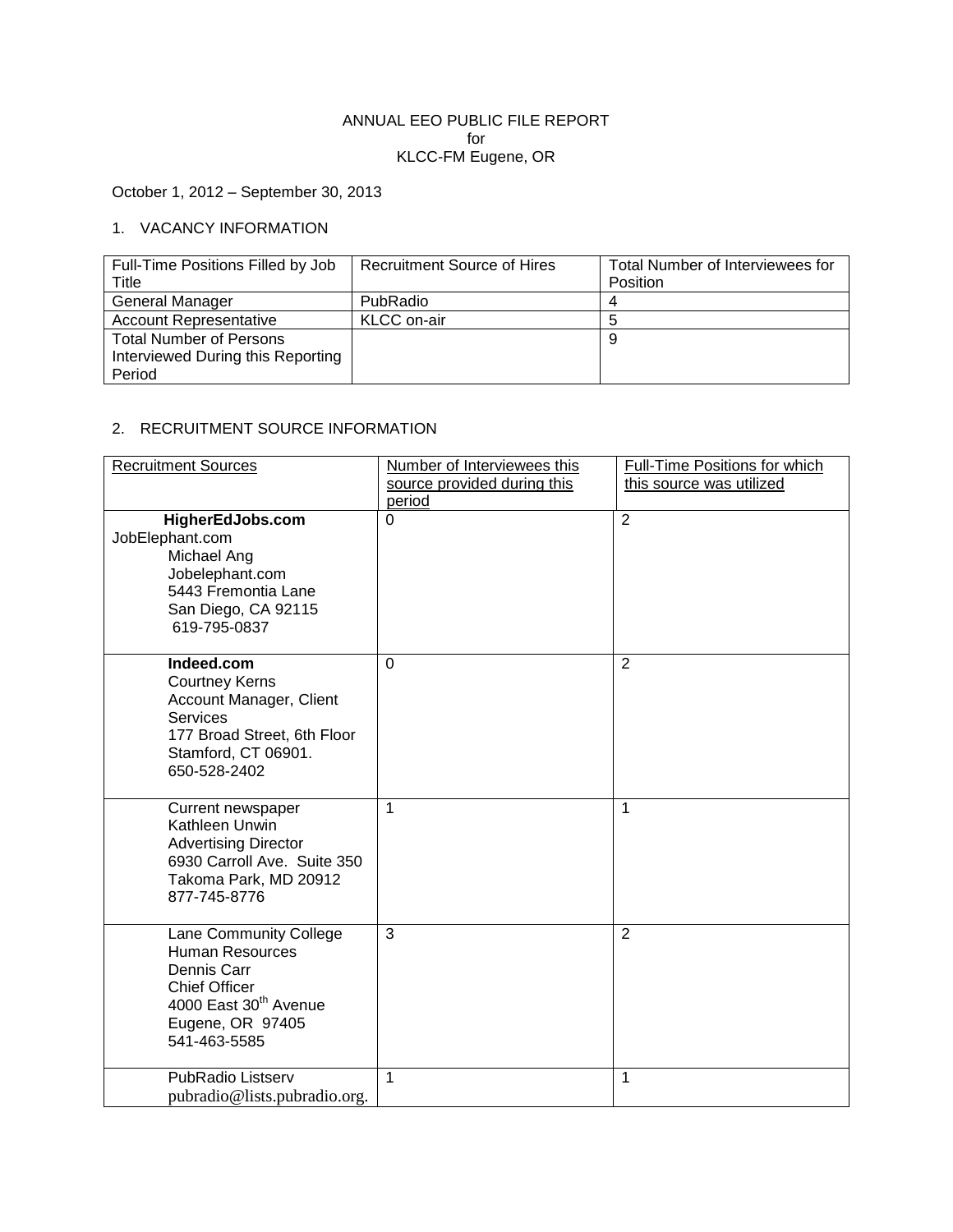| <b>Chuck Leavens</b><br>Leavens Engineering<br>Associates<br>1919 Riggs Road<br>Library, PA 15129-9339<br>(724) 348-7718                                                |                |                |
|-------------------------------------------------------------------------------------------------------------------------------------------------------------------------|----------------|----------------|
| <b>NPR A-Reps Message</b><br><b>Board</b><br>National Public Radio<br>1111 N Capitol St<br>Washington, DC<br>Patricia Cervini<br>pcervini@npr.org<br>800-329-5380 x2835 | 1              | 1              |
| Eugene Register Guard<br><b>Wendy Carole</b><br>3500 Chad Drive<br>Eugene, OR 97408<br>(541) 342-1212                                                                   | $\overline{0}$ | 1              |
| The Oregonian (Portland)<br>Anne Hopwood<br>1320 S.W. Broadway<br>Portland, OR 97201<br>(503) 221-8000                                                                  | $\overline{0}$ | $\mathbf{1}$   |
| KLCC On-air / Internal<br>Reference<br>Sallie Holloman<br>Office Manager<br>136 West 8 <sup>th</sup> Ave<br>Eugene, OR 97401<br>541-463-6040                            | $\overline{2}$ | $\overline{2}$ |
| Craigslist<br>http://eugene.craigslist.org/<br>Craig Newmark, Founder<br>1381 9th Ave<br>San Francisco, CA, 94122<br>$(415) 566 - 6394$                                 | 1              | 1              |

## 3. KLCC SUPPLEMENTARY OUTREACH ACTIVITIES October 2, 2012 to September 30, 2013

On Monday, October 15, 2012, KLCC's "All Things Considered Host" Angela Kellner spoke to Rob McMichaels' journalism class at the UO about interviewing and reporting skills and job opportunities in public radio.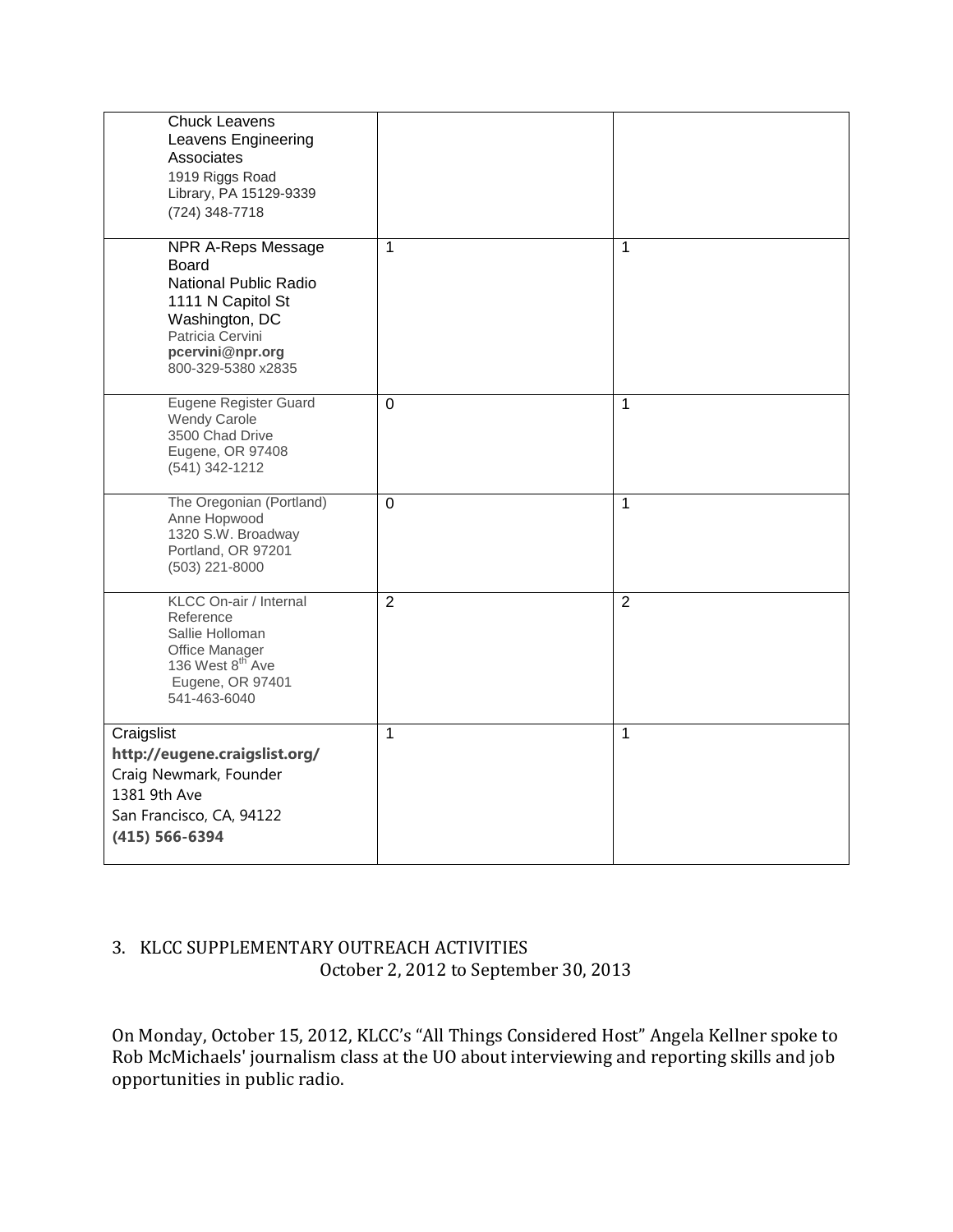On 10/25/12, KLCC "All Things Considered Host" Angela Kellner was a guest speaker in Christine Seifert's advanced ESL class at LCC. She shared her knowledge of reporting and public radio, as well as her previous educational experience at Lane.

On 11/7/2012, General Manager, Steve Barton staffed a table at a career fair at the University of Oregon. He talked to students about typical jobs in radio and about internships available at KLCC. He also passed on information about internships and a sales job available at Bicoastal Media in Eugene.

On 1/13/12, KLCC Program Director Don Hein held a volunteer orientation session with three potential KLCC volunteers. They were introduced to the KLCC production process, on-air standards and requirements for auditioning for KLCC substitute hosting opportunities.

On 1/14/13, KLCC Programming and Marketing staff met with faculty of the University of Oregon's Sustainable Community program to explore partnership opportunities and joint outreach possibilities

On 1/24/2013, KLCC's "Morning Edition" host Rachael Mcdonald, spoke at a journalism class) at the University of Oregon. The Class was a reporting class taught by Suzi Steffen. She answered their questions about interviewing techniques and spoke about radio and the work she does at KLCC.

On Tuesday 1/22/13, KLCC Program Director Don Hein, conducted a tour/workshop with six University of Oregon students affiliated with KWVA-FM. He talked about jobs in public radio and demonstrated our production facilities.

On 1/28/2013, KLCC News Director Tripp Sommer, spoke at the School of Journalism and Communications class J432, "Reporting for Electronic Media" at the University of Oregon. The class is taught by Rob McMichaels. He spoke about journalism standards and procedures as well as KLCC News. Other topics included interviewing techniques.

February 25, 2013 KLCC's All Things Considered host Angela Kellner spoke to a University of Oregon journalism class. The 400-level Journalistic Interview class is taught by Mike Thoele. She presented information about interviewing, reporting and editing; played audio clips of NPR and KLCC stories; reviewed how a story goes from idea to air; engaged the students in a question and answer session and invited them to tour KLCC and apply for an internship.

On 3/1/13 KLCC's Morning Edition host Rachael McDonald was on a panel at the Public Interest Environmental Law Conference at the University of Oregon. The panel was called "Talking to the Media: How to Get Your Story in the News".

On 3/8/13, KLCC Program Director Don Hein participated, as a member of the Lane Community College Media Commission, in the hiring of the student editor of the Torch campus newspaper.